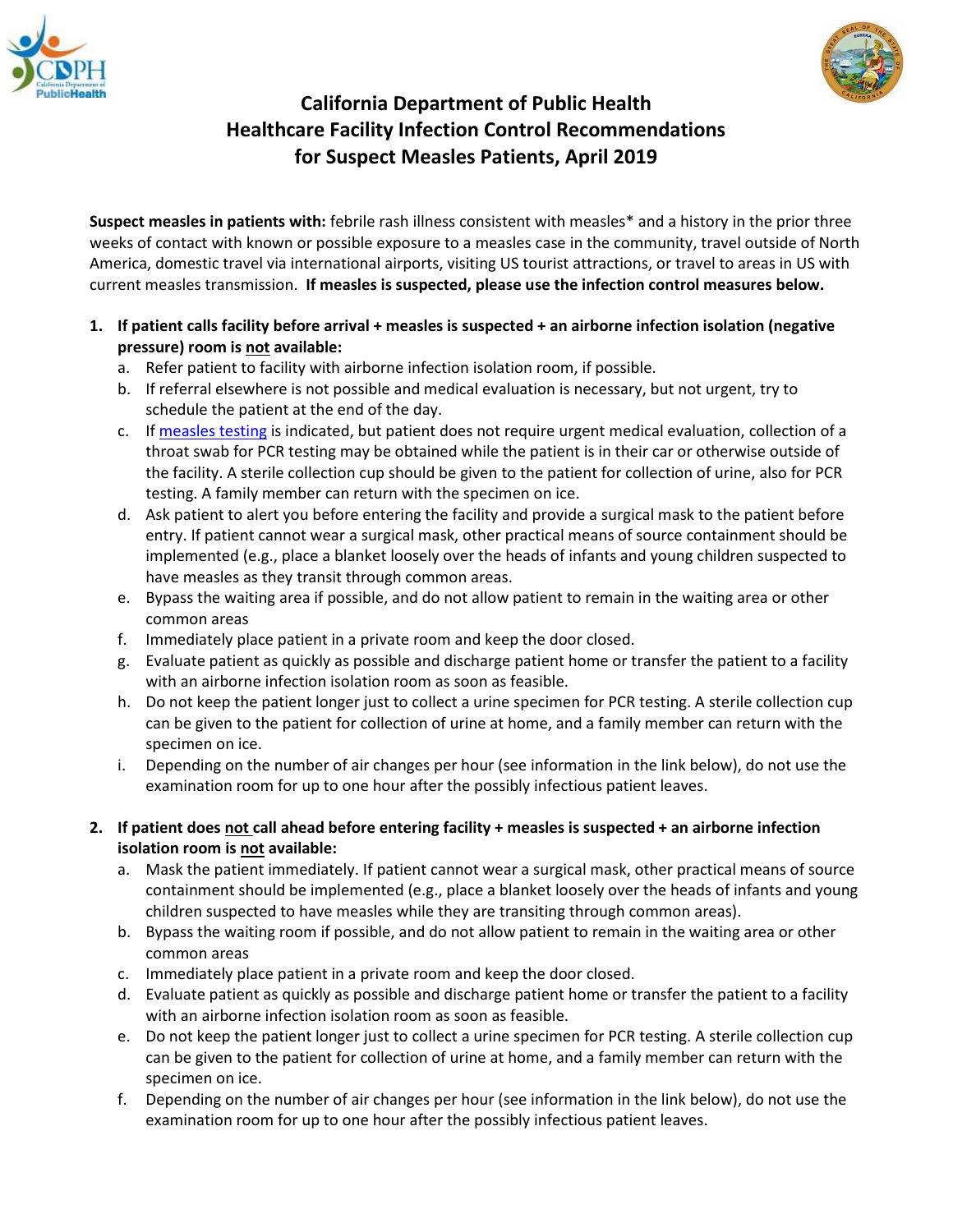



## **3. If measles is suspected + the facility has an airborne infection isolation room:**

- a. Mask the patient immediately prior to or upon entry to the facility. If patient cannot wear a surgical mask, other practical means of source containment should be implemented, e.g., place a blanket loosely over the heads of infants and young children suspected to have measles while they are transiting through common areas.
- b. Bypass the waiting area if possible, and do not allow patient to remain in the waiting area or other common areas.
- c. Immediately place patient in airborne infection isolation room.
- d. Patient may remove mask when in the airborne infection isolation room, but should don it again prior to leaving the room when exiting the facility or during transit to another part of the facility.

## **4. For all suspect measles cases:**

- a. Allow only healthcare personnel with documentation of two doses of live measles vaccine or laboratory evidence of immunity (measles IgG positive) to enter the patient's room, if possible.
- b. Regardless of measles immune status, all healthcare personnel entering the patient room should use respiratory protection at least as effective as an N95 respirator per CalOSHA requirements.
- c. Do not allow susceptible people into the patient room, if possible.
- d. Notify any location where the patient is being referred or transferred for additional clinical evaluation or laboratory testing about the patient's suspect measles status and do not refer suspect measles patients to other locations unless appropriate infection control measures can be implemented at those locations.
- e. Instruct suspect measles patients and exposed persons to inform all healthcare providers of the possibility of measles prior to entering a healthcare facility so that appropriate infection control precautions can be implemented.
- f. If patient was not immediately placed in an airborne infection isolation room, patients, visitors, and staff who were in the same air space area as the measles patient during the time the patient was in your facility and for up to one hour after the patient left the area are considered possibly exposed even if the measles patient was masked.
- g. Make note of potentially exposed staff and patients. If measles is confirmed in the suspect measles patient, potentially exposed people will need to be assessed for measles immunity.

For [more information on measles and measles testing,](https://www.cdph.ca.gov/Programs/CID/DCDC/Pages/Immunization/measles.aspx) please see: https://www.cdph.ca.gov/Programs/CID/DCDC/Pages/Immunization/measles.aspx

For additional infection control information, please see the CDC "[Guideline for Isolation Precautions](https://www.cdc.gov/infectioncontrol/guidelines/isolation/index.html)" http://www.cdc.gov/hicpac/2007IP/2007isolationPrecautions.html

**\***Measles typically begins with a mild to moderate fever accompanied by cough, coryza, and conjunctivitis. Two to three days later, Koplik's spots (tiny red spots with bluish-white centers inside mouth on the lining of the cheek), which are a characteristic sign of measles, may appear. At this time the fever spikes, often as high as 104-105°F. At the same time, a red blotchy maculopapular rash appears that may become confluent, first on the head or face – usually along the hairline and behind the ears. This slightly itchy rash rapidly spreads downward to the chest and back and, finally, to the thighs and feet. In approximately one week, the rash fades in the same sequence that it appeared.